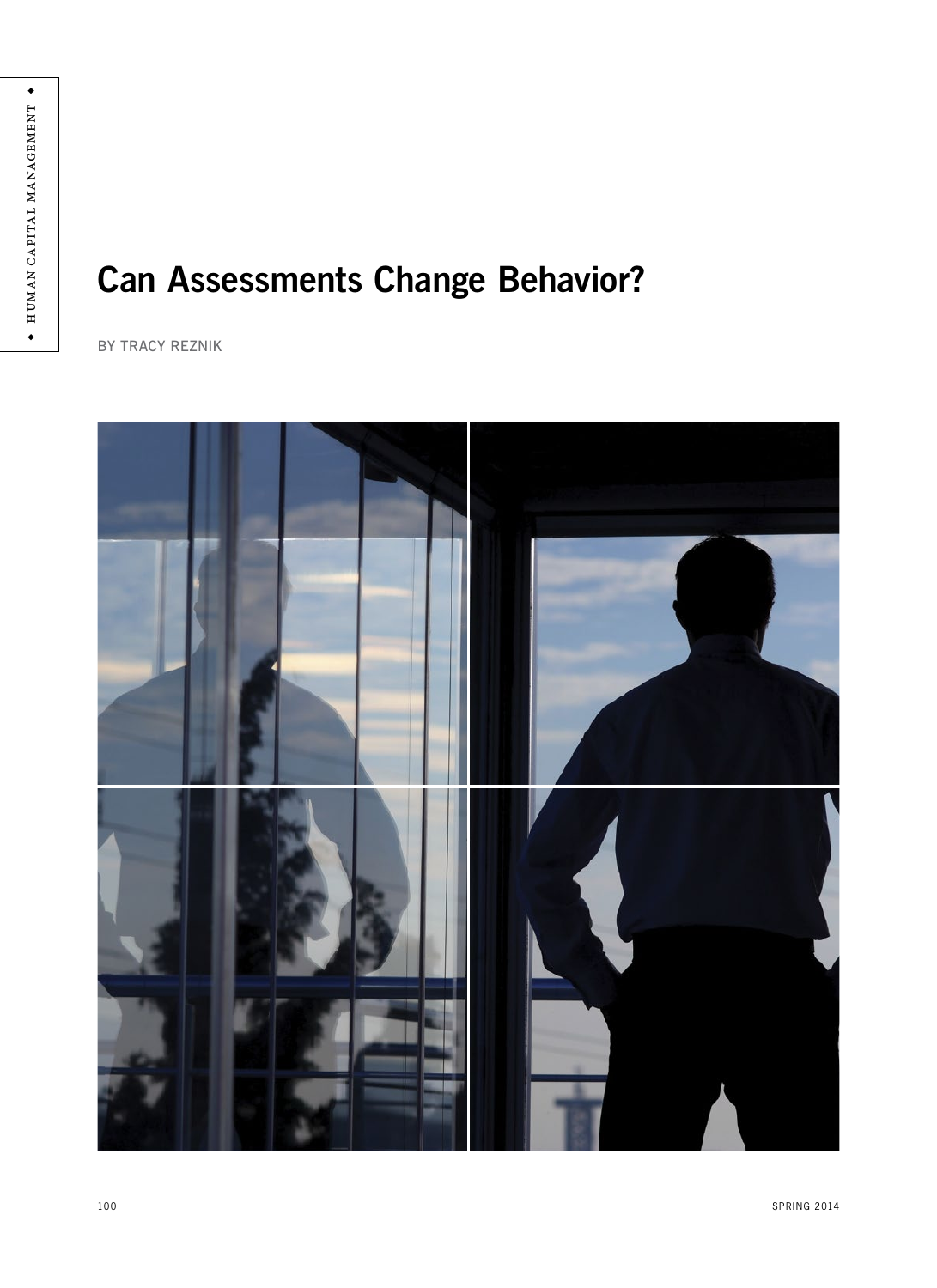Assessments are everywhere. In your quarterly strategic planning session. In your annual performance review. Even in your monthly magazine subscriptions.

For the most part, assessments are used to raise self-awareness.This article discusses how assessments can be used, not only to learn more about yourself, but also how to act on the feedback to become more effective in work and life.

Albert Einstein once said, "Doing something over and over expecting a different result is a sign of insanity."How many times have you wanted a different outcome from an interaction with a colleague, spouse, or family member? Until you are willing to change how you interact with that person, you cannot change the outcome. So, how do you know what to change? Use your assessment feedback!

#### **Assessments serve three important purposes:**

- 1. Open your eyes to behaviors you may be exhibiting of which you are not fully conscious
- 2. Give you the language to start conversations with others so you can improve your working or personal relationships
- 3. Serve as a baseline for your own growth and development

The original concept of the Johari Window, created by Joseph Luft and Harrington Ingham in 1955, was focused on helping people better understand their relationships with others.Participants of the Johari Window exercise were given 56 characteristics and asked to select the five or six that best described their personality. Others close to the participant were also asked to select descriptive characteristics.The results were plotted onto the Johari Window grid to illustrate similar and disparate character selections.

By going beyond just those 56 characteristics, and plotting your own self-assessment feedback into the Johari Window, you are suddenly able to see and understand those behaviors and traits about yourself that you perceive compared to how others see you. Assessments take all shapes and forms, but it is the understanding of the information in the assessment results that make them useful — the Johari Window is a framework that can help you do this.The most common format of assessments is self-report or 360-degree. Self-report instruments are exactly that: you are reporting the answers yourself.Then instruments can be either self-scored or administered, facilitated, and scored by someone who has been trained in a particular instrument.There are three self-report behavioral tools that are well-known and well-established for self-assessment and give insight into how one behaves: the DISC Profile, the Myers-Briggs Type Indicator, and the Birkman Method (see page 103 for descriptions). Taking these assessments multiple times usually yields the same results, making them very hard to ignore.

For a holistic picture, 360-degree assessments are the preferred method.You, your peers, direct reports, and managers all complete the same assessment about you.Once the scores are compiled, you can see how you rate yourself as compared to how the other groups rate you, based on the questions asked in the assessment. In this case, the Johari Window is a useful tool to continue conversations with the co-workers who gave you the direct feedback.

The Johari Window concept can help you understand how you perceive yourself compared to how you are perceived by others.Once the assessment is

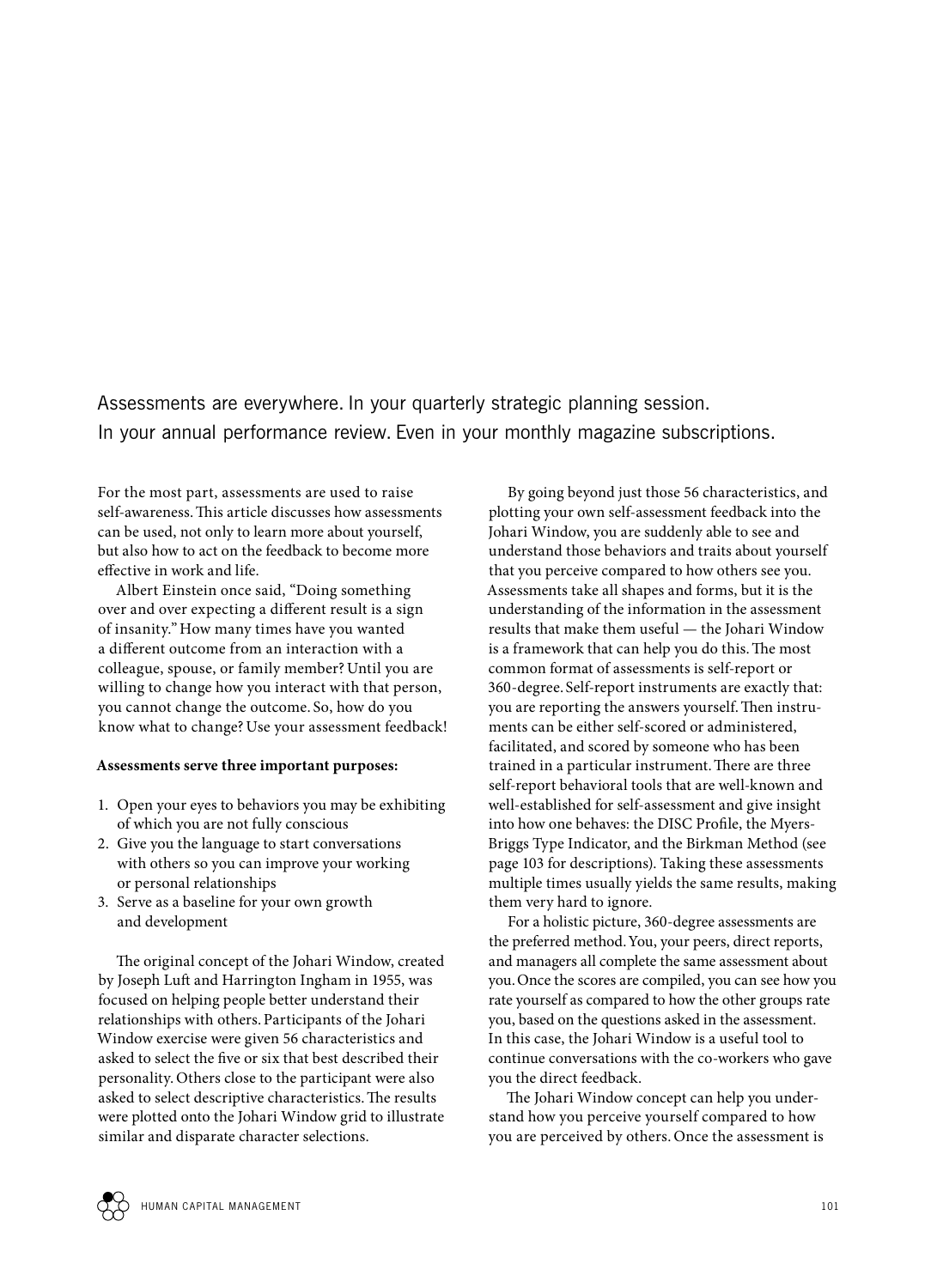



completed, you can sort your feedback into the four categories of the Johari Window 2x2: Known to Self, Unknown to Self, Known to Others, Unknown to Others.This can be especially useful after 360-degree assessments to learn what aspects of your behavior are known to others, but could be unknown to you.

#### **THE BLIND SPOT**

The Blind Spot section of the Johari Window contains feedback from your peers, direct reports, and managers that is not consistent with your self-rating. In other words, these are perceptions others have of you, but you don't have of yourself.This acknowledgment can be a pleasant surprise in that it can be a confidence builder for you; e.g., "Wow, I didn't realize everyone saw me as an expert in Lean Six Sigma."Future actions can be to talk to your colleagues about how to get more involved in LSS activities and help others learn. On the other hand, if you thought you were an expert in LSS, but others do not, you can use this information to increase your functional knowledge in the area and further develop yourself, or spend a greater effort to share this knowledge with others.

## **THE OPEN AREA**

The Open area in the Johari Window contains 360-degree assessment information that is consistent to all parties.Use this feedback to enhance your development plan, emphasizing your strengths and focusing on areas of growth.Because your colleagues took time to complete your 360-degree assessment and give you valuable feedback, reviewing your development plan with them can be a good way to let them know you are serious about changing your behavior and improving your performance.Talk to them about how you plan to address the feedback you received via the assessment or suggest team building activities to help grow this area of the window with you and your colleagues.When there is little to no distrust or conflict, this area increases; effective communications and full cooperation are indicative of behaviors of those operating in this space. For highly performing teams, this is the area where you want to work and relate.

## **THE HIDDEN AREA**

The Hidden area, or Facade, of the Johari Window can be a controversial area, in that it includes those behaviors and preferences you are hiding from others. Ask yourself, "Do I realize I am hiding this information?Why am I keeping these skills, competencies, characteristics, values, or motivations from others?" By being open and sharing this information, you can improve your working relationships with your colleagues.

## **THE UNKNOWN AREA**

The Unknown area of the Johari Window highlights the areas that allow for continuous improvement. It contains information about your behaviors and